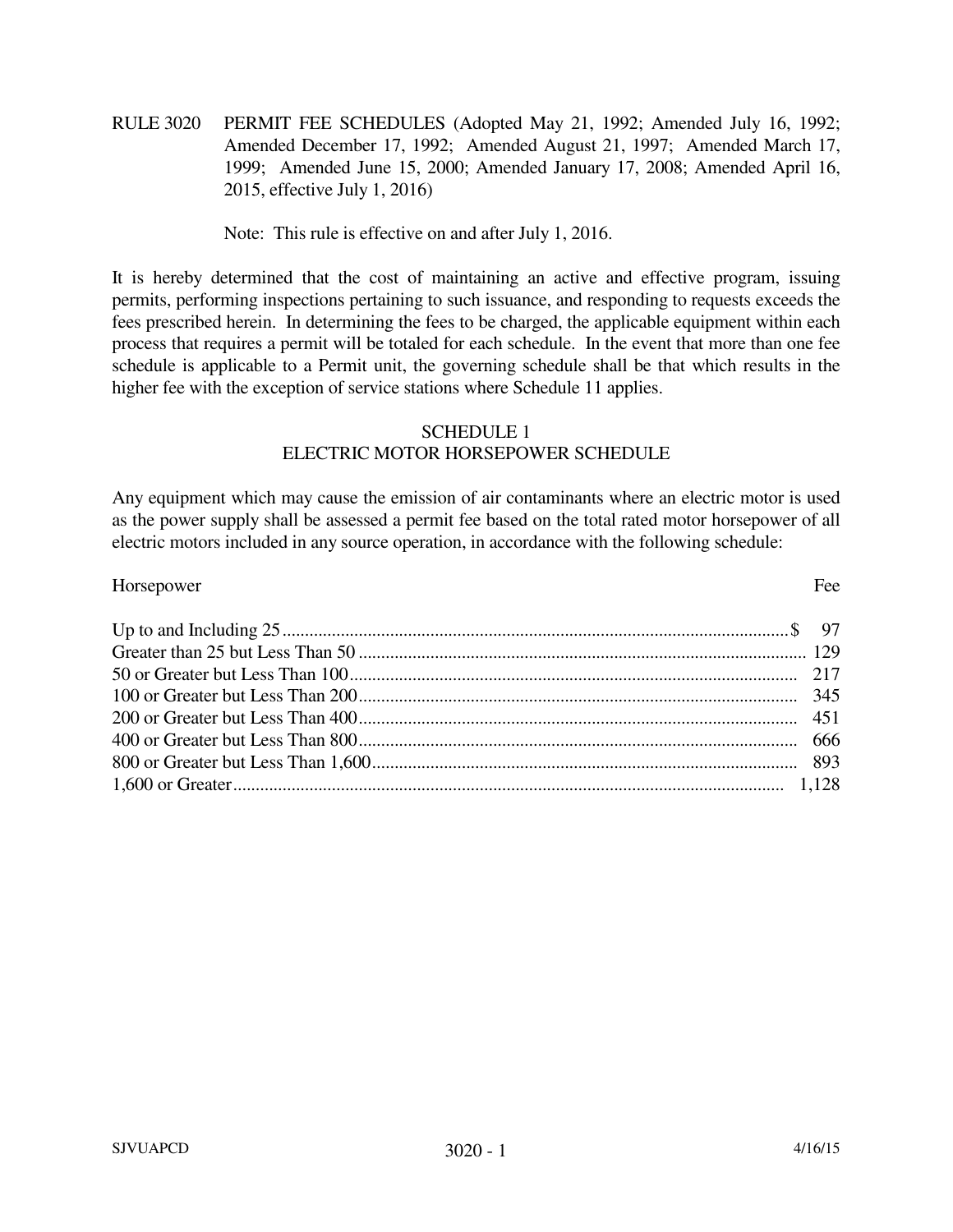## SCHEDULE 2 FUEL BURNING EQUIPMENT SCHEDULE

Any equipment which may cause the emission of air contaminants in which fuel is burned, with the exception of incinerators which are covered in Schedule 4 and electric power generating facilities which are covered in Schedule 8, shall be assessed a permit fee based upon the design fuel consumption of the equipment expressed in million British Thermal Units (MMBTU) per hour using gross heating values of the fuel in accordance with the following schedule:

## MMBTU Per Hour Fee

## SCHEDULE 3 ELECTRIC ENERGY SCHEDULE

Any equipment which may cause the emission of air contaminants and which uses electric energy, with the exception of electric motors covered in Schedule 1, shall be assessed a permit fee based on the total kilovolt ampere (KVA) rating, in accordance with the following schedule:

## Kilovolt Amperes Fee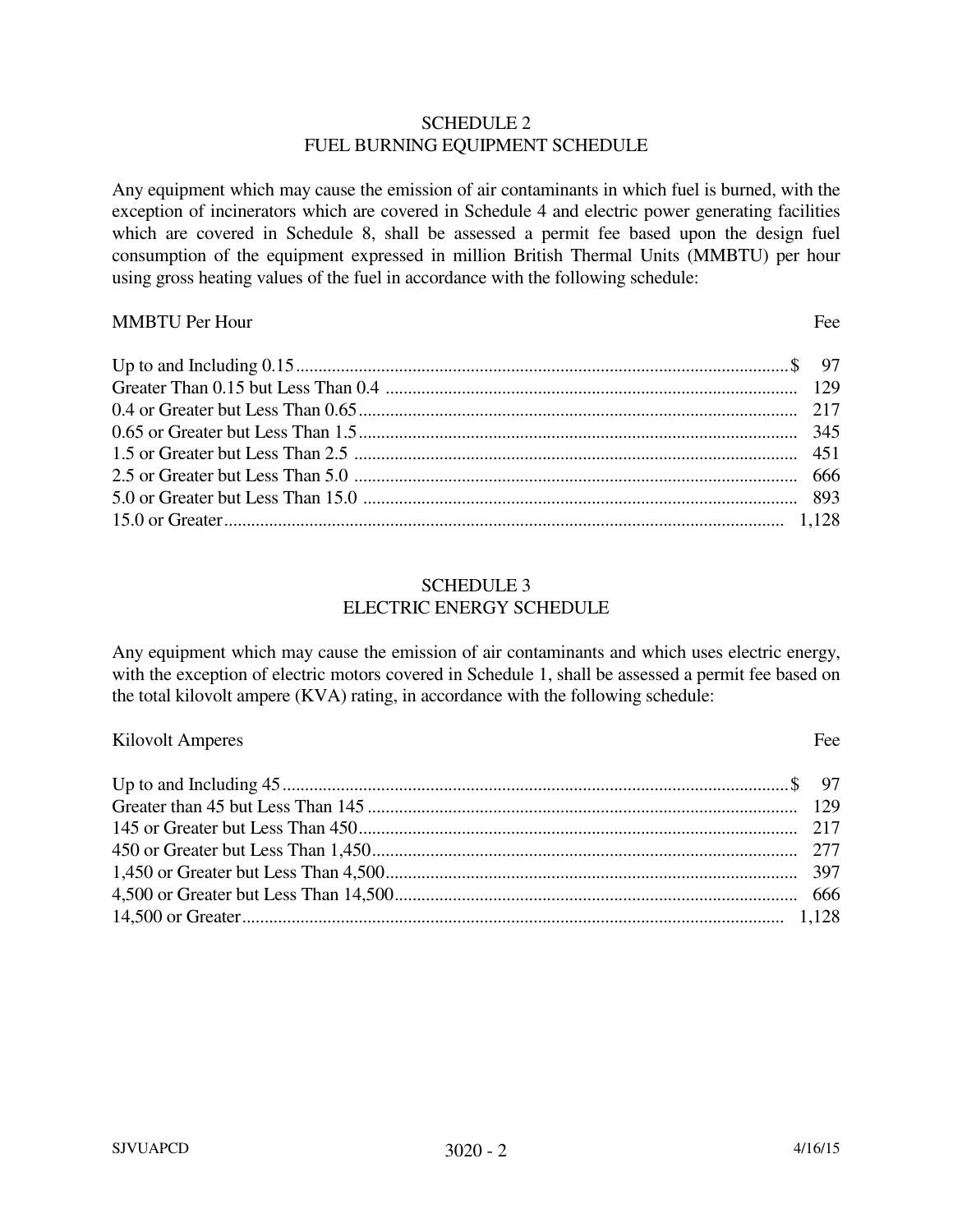## SCHEDULE 4 INCINERATOR SCHEDULE

Any equipment designed and used primarily to dispose of combustible refuse by wholly consuming the material charged and leaving only the ashes or residue shall be assessed a permit fee based on the following schedule of the maximum horizontal inside cross-sectional area, in square feet, of the primary combustion chamber:

# Area in Square Feet Fee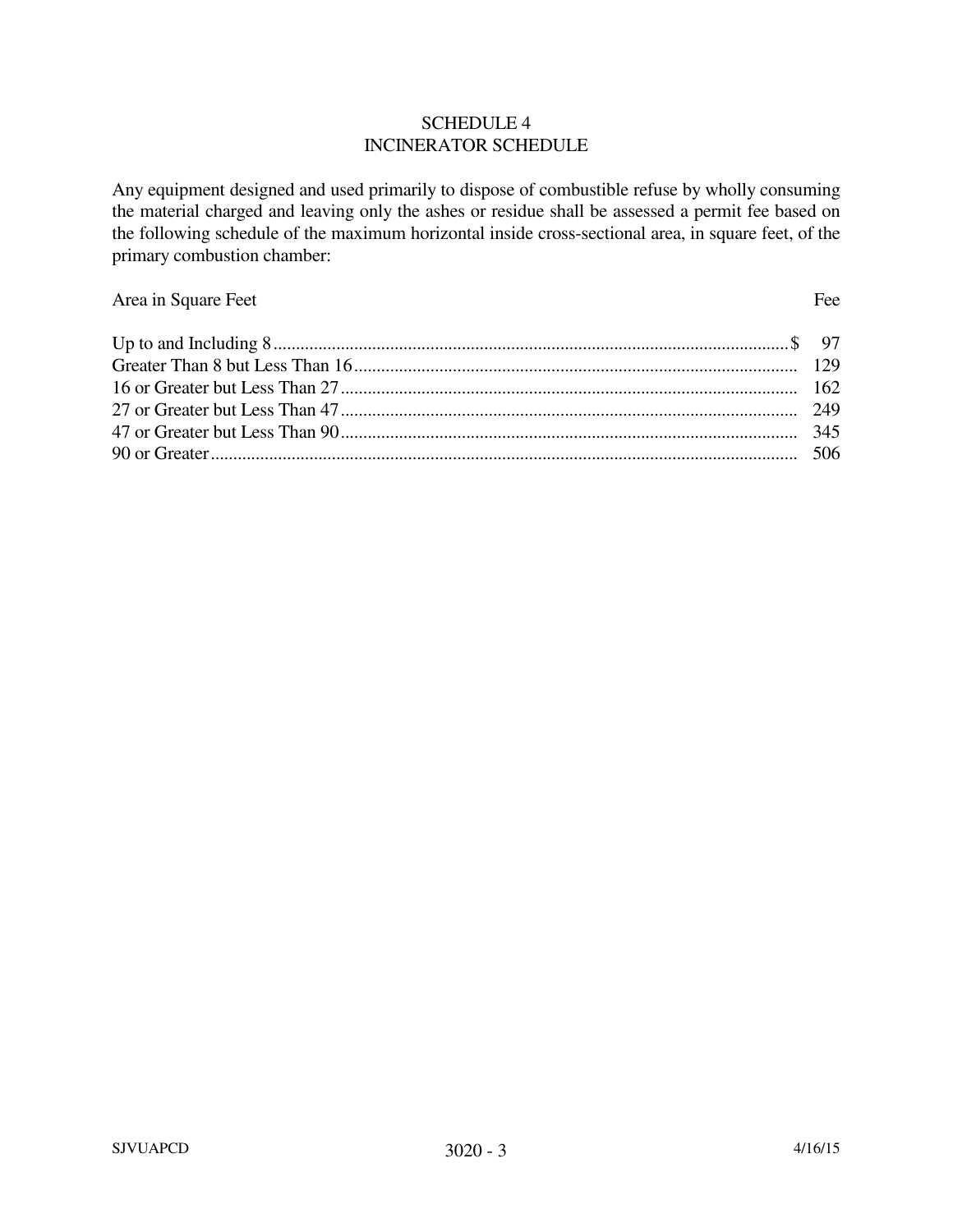## SCHEDULE 5 STATIONARY CONTAINER SCHEDULE

Any stationary tank, reservoir, or other container, the contents of which may emit an air contaminant, except those owned or operated by a small producer as defined in Rule 1020 (Definitions) shall be assessed a permit fee based on the following schedule of capacities in gallons or cubic equivalent:

# Gallons Fee

Any stationary tank, reservoir, or other container, owned and operated by a small producer, as defined in Rule 1020 (Definitions), the contents of which may emit an air contaminant shall be assessed a permit fee based on the following schedule of capacities in gallons or cubic equivalent:

# Gallons Fee

# SCHEDULE 6 MISCELLANEOUS SCHEDULE

Any source operation which may cause the issuance of air contaminants as defined in Rule 1020 (Definitions), which is not included in other schedules shall be assessed a permit fee of \$116 per source operation.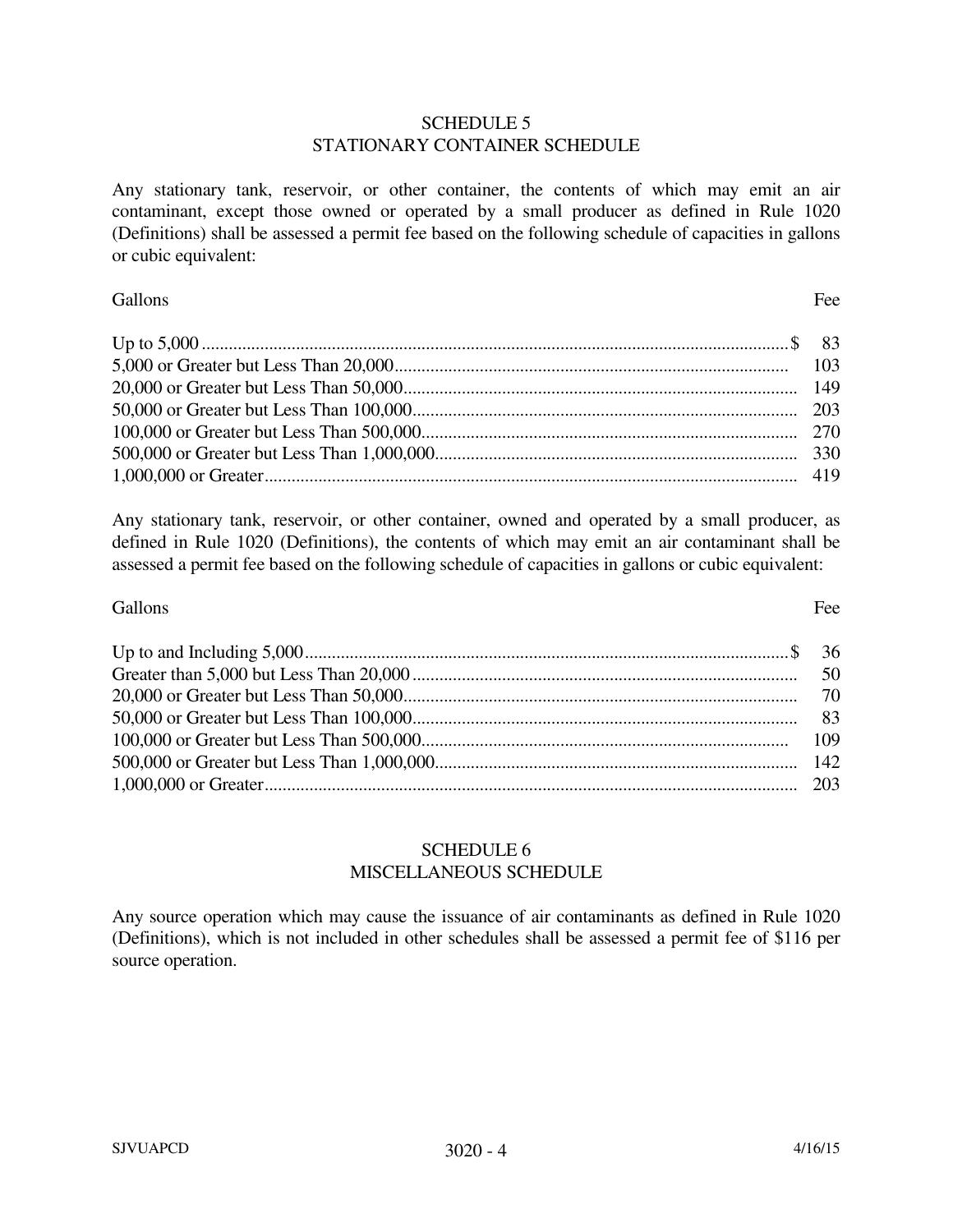# SCHEDULE 7 RESOURCE RECOVERY SCHEDULE

Any equipment which may cause the emission of air contaminants from the combustion of tires or other waste material used for the generation of electric power shall be assessed a permit fee based on the gross output of the electric generating equipment in accordance with the following schedule:

# Kilowatts Fee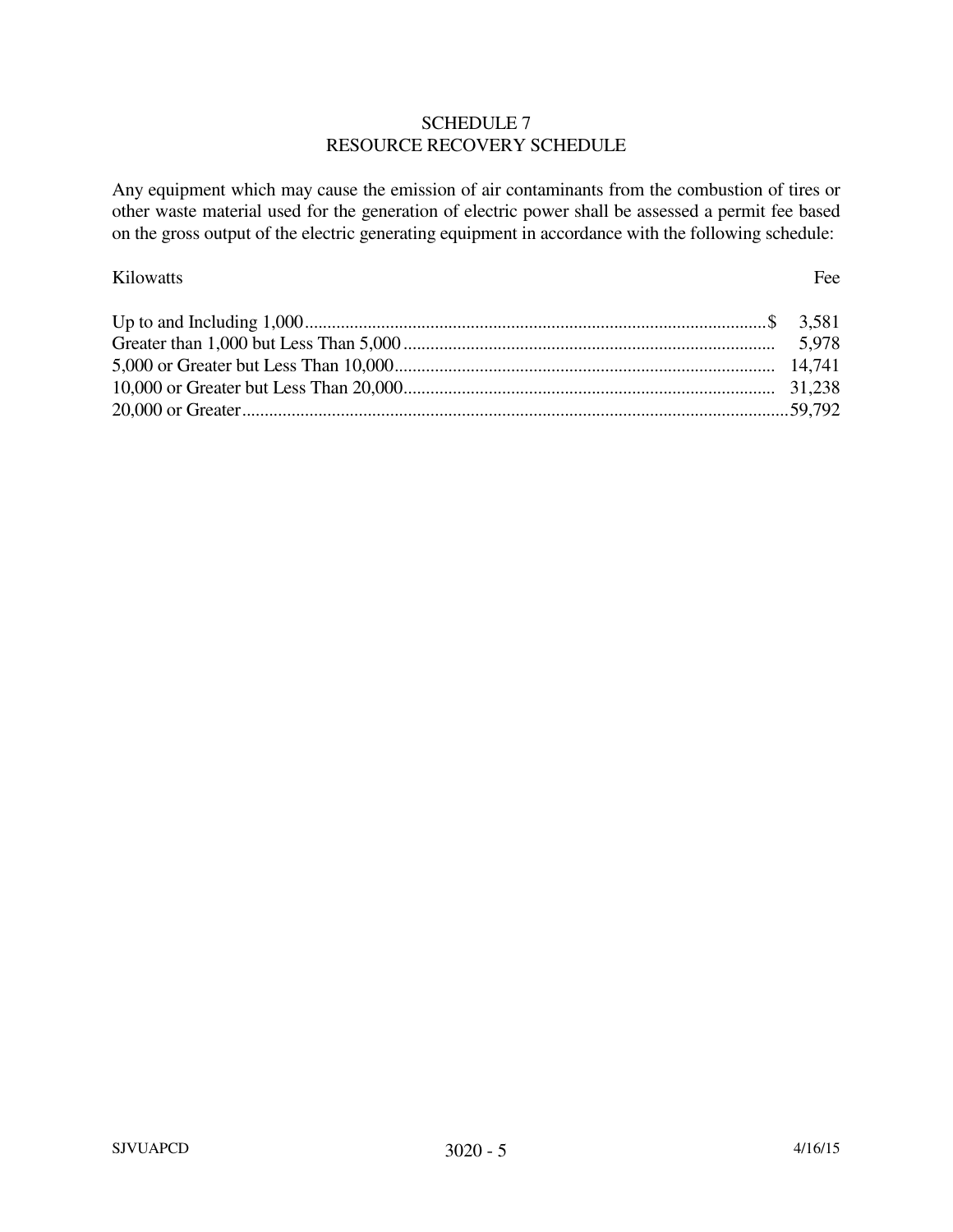### SCHEDULE 8 ELECTRIC GENERATION SCHEDULE

A. Any equipment not subject to paragraph B, which may cause the emission of air contaminants from the combustion of fossil or wood-derived fuel (including agricultural waste or biomass) for the generation of electric power shall be assessed a permit fee based on the gross output of the electric generating equipment, in accordance with the following schedule. No other fees shall apply to permitted equipment associated with the electrical generating equipment.

# Kilowatts Fee

B. Any new equipment constructed on or after March 17, 1999 with a gross electric output of 35,000 kilowatts or greater, which may cause the emission of air contaminants from the combustion of fossil or wood-derived fuel (including agricultural waste or biomass) for the generation of electric power shall be assessed a permit fee based on the gross output of the electric generating equipment in accordance with the following schedule. No other fees shall apply to permitted equipment associated with the electrical generating facility.

# Kilowatts Fee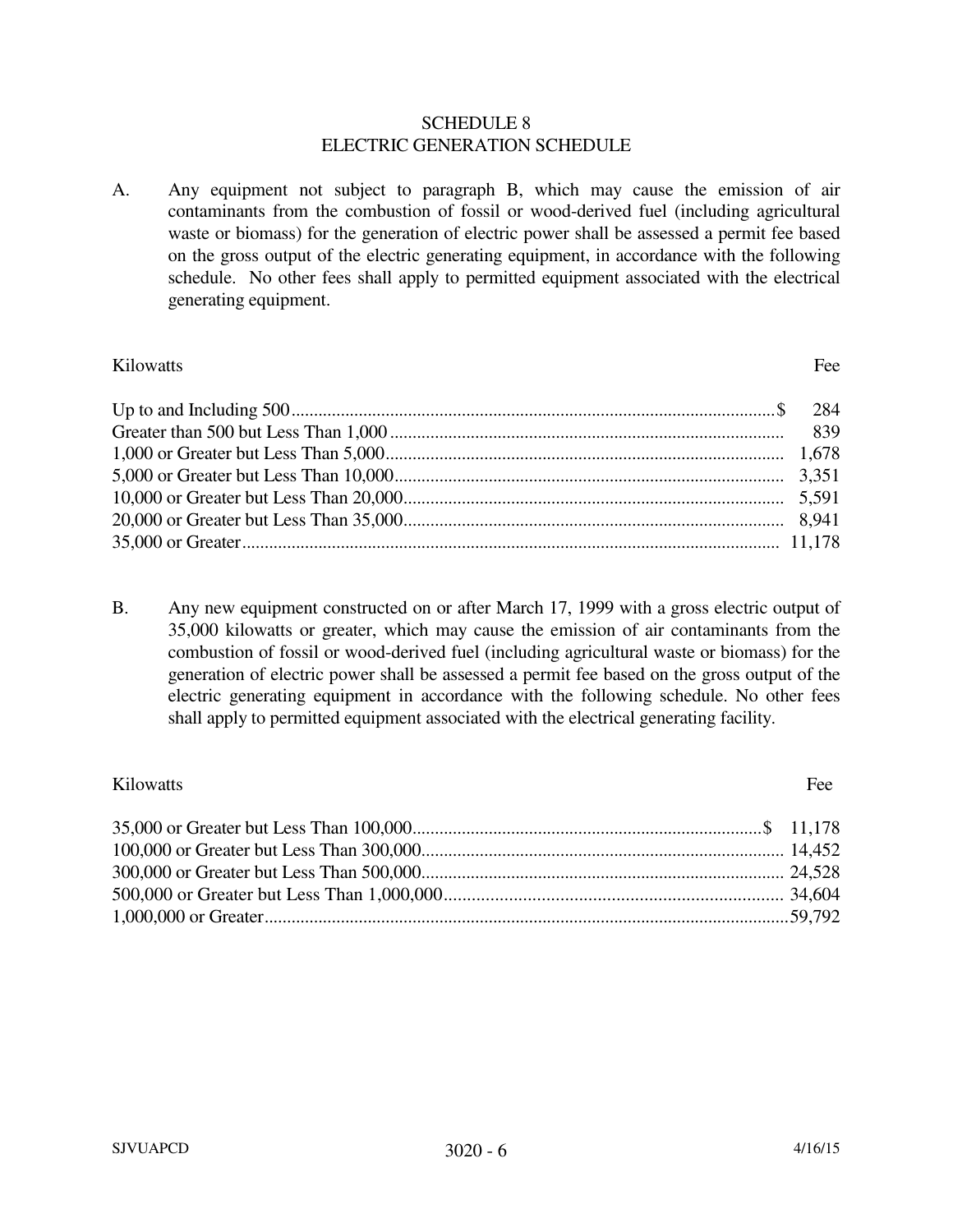## SCHEDULE 9 STEAM-ENHANCED CRUDE OIL PRODUCTION WELL SCHEDULE

Steam-enhanced crude oil production wells, except those owned by a small producer, shall be assessed a permit fee of \$10.23 per well. A single permit authorizing 150 or more steam-enhanced crude oil production wells not served by a vapor recovery system and not owned by a small producer shall be assessed a permit fee of \$1,533.

Steam-enhanced crude oil production wells owned by a small producer shall be assessed a permit fee of \$5.12 per well. A single permit authorizing 150 or more steam-enhanced crude oil production wells owned by a small producer and not served by a vapor recovery system shall be assessed a permit fee of \$767.

## SCHEDULE 10 INTERNAL COMBUSTION ENGINE SCHEDULE

Any stationary piston type internal combustion engine of greater than 50 brake horsepower shall be assessed a permit fee based on the following schedule of horsepower:

### Brake Horsepower Fee

# SCHEDULE 11 FUEL DISPENSING EQUIPMENT SCHEDULE

Any fuel dispensing equipment (including stationary fuel storage tanks, dispensers, and associated piping) established at a single location which is primarily used for the purpose of fueling vehicles and equipment shall be assessed a permit fee. Systems that require additional testing for each grade of fuel dispensed by a nozzle shall be assessed a permit fee based on the number of grades of fuel that can be dispensed at each nozzle at a fee of \$38 per grade per nozzle. All other fuel dispensing equipment will be assessed a permit fee based on the number of fuel dispensing nozzles at a fee of \$38 per nozzle.